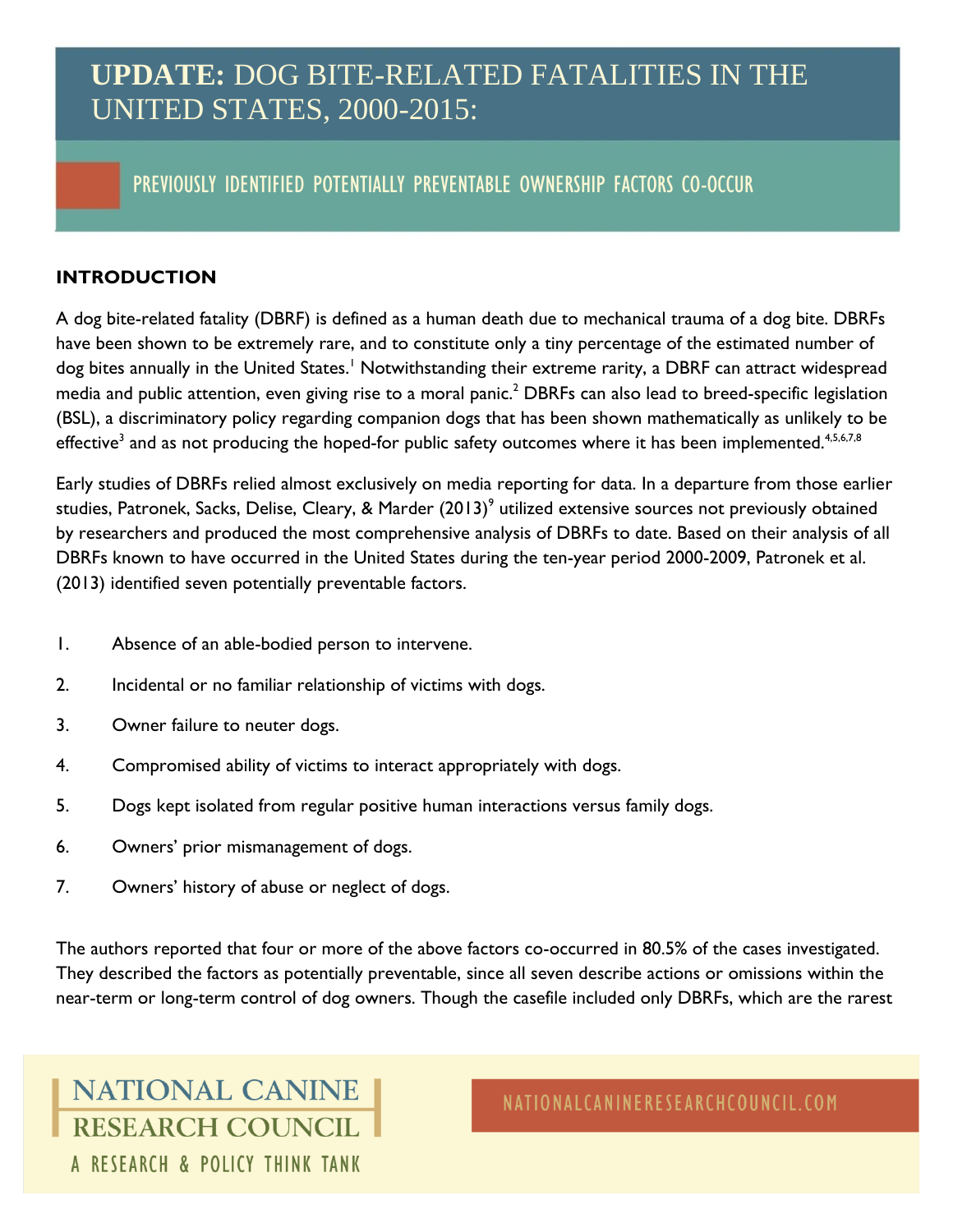and most extreme dog bite-related incidents, the factors identified were consistent with those highlighted by other researchers as to the multi-factorial and potentially preventable dynamics of dog bite-related injuries generally, not just DBRFs. Patronek et al. (2013) proposed their coding as a model for enhancing the quantity and quality of information collected in investigations of dog bite-related incidents, including non-fatal incidents. More comprehensive data, they suggested, can assist both human health care professionals and animal professionals in understanding the multi-factorial nature of dog bite-related injuries, and highlighting husbandry factors that enable prevention.

#### **METHOD**

For the present report, data was collected from the same range of sources as were utilized for Patronek et al. (2013). The incidents were analyzed using the same coding form. The same method of analysis was applied to all DBRFs known to have occurred in the United States in the six-year period (2010-2015) that immediately succeeds the years (2000-2009) included in Patronek et al. (2013). The findings for the 6-year period 2010- 2015 were then combined with those previously reported for 2000-2009.

A copy of the coding form can be seen in Appendix 1.

#### **RESULTS**

Findings for the sixteen-year period (2000-2015) are consistent with those reported by Patronek et al. (2013). Further, no new factors were identified as co-occurring with those previously identified. The definitions for the coding can be found in Patronek et al. (2013).

Dogs continue to be an extremely rare cause of human death. For the sixteen-year period covered in this report, in the United States there was an annual average of one DBRF for every 10.3 million living persons;<sup>10</sup> and one DBRF for every 2.3 million living dogs.<sup>11</sup> By contrast, there was an annual average of one homicide in the United States for every 17,369 living persons; and an annual average of one transportation-related fatality for every 7,007 living persons.<sup>12</sup>

For the sixteen-year period (2000-2015), four or more of the seven potentially preventable factors listed above co-occurred in 75.5% of the cases examined (Table 1).

In 86.9% of the incidents, no able-bodied person was available to intervene (Table 1). The majority (56.7%) of the victims were under sixteen years of age (Table 2). Regardless of age, 83.7% of the victims had either no relationship to the dog, or only an incidental relationship to the dog (Table 1). Lastly, 68.7% of the victims are known or suspected to have had a compromised ability to interact appropriately with the dog (Table 1).

## **NATIONAL CANINE RESEARCH COUNCIL** A RESEARCH & POLICY THINK TANK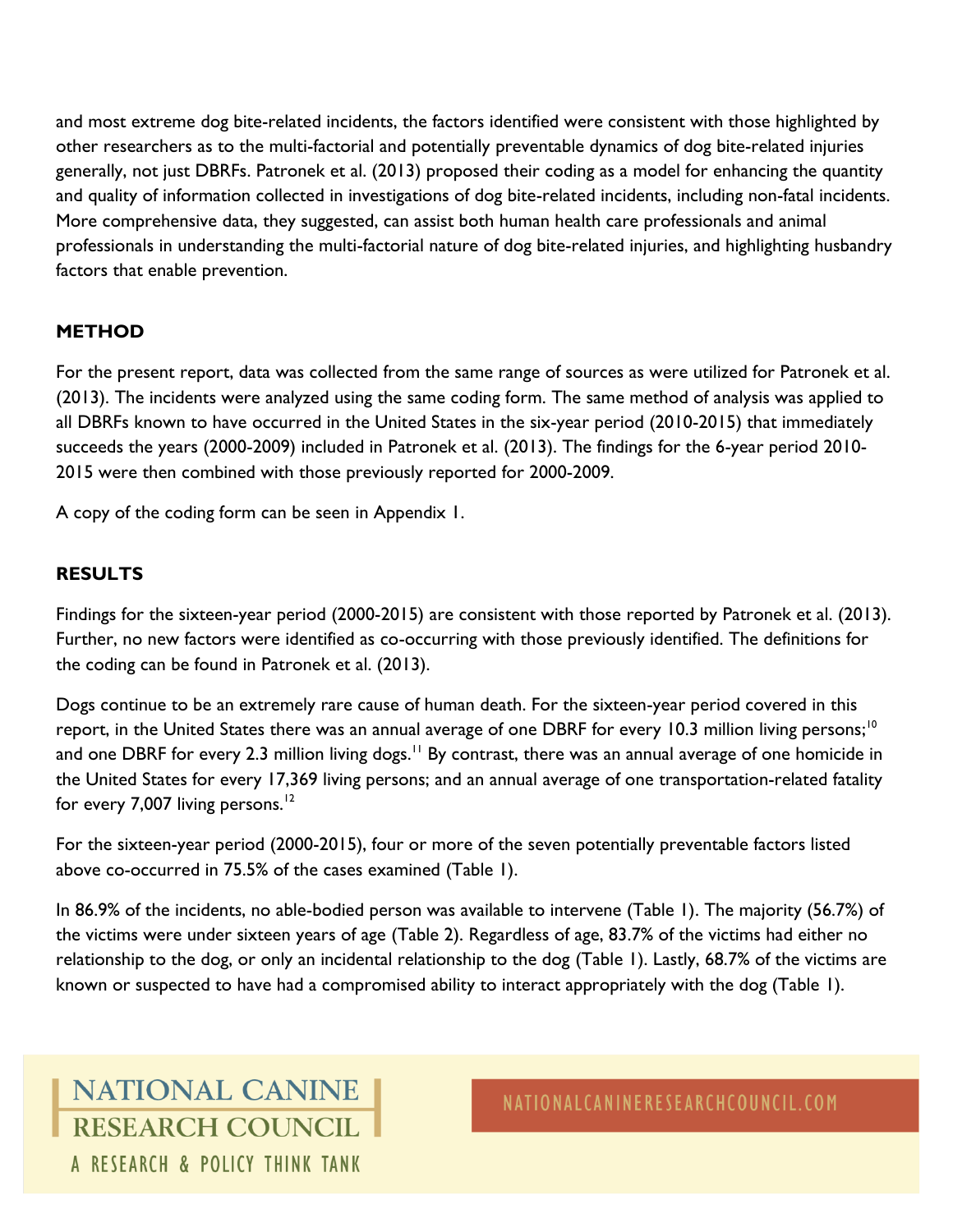|                                                                                      | Total = $466$ |       |
|--------------------------------------------------------------------------------------|---------------|-------|
|                                                                                      | N             | %     |
| I. Absence of an able-bodied person to intervene                                     | 405           | 86.9% |
|                                                                                      |               |       |
| 2. Incidental or no familiar relationship of victims with dogs                       | 390           | 83.7% |
|                                                                                      |               |       |
| 3. Owner failure to neuter dogs                                                      | 363           | 77.9% |
|                                                                                      |               |       |
| 4. Compromised ability of victims to interact appropriately<br>with dogs             | 320           | 68.7% |
|                                                                                      |               |       |
| 5. Dogs kept isolated from regular positive human<br>interactions versus family dogs | 328           | 70.4% |
|                                                                                      |               |       |
| 6. Owners' prior mismanagement of dogs                                               | 183           | 39.3% |
|                                                                                      |               |       |
| 7. Owners' history of abuse or neglect of dogs                                       | 96            | 20.6% |
|                                                                                      |               |       |
|                                                                                      |               |       |
| <b>Four or more factors</b>                                                          | 352           | 75.5% |

### **Table 1: Potentially preventable factors analysis, 2000-2015**

70.4% of the dogs involved were maintained as resident dogs, not family dogs, as those terms are defined in Patronek et al. (2013). There was evidence of owner mismanagement of the dogs in 39.3% of the incidents, and of owner abuse or neglect in 20.6% of the cases (Table 1). In 25.5% of the incidents, criminal charges were filed against an owner, parent, or caretaker (Table 2).

NATIONAL CANINE RESEARCH COUNCIL A RESEARCH & POLICY THINK TANK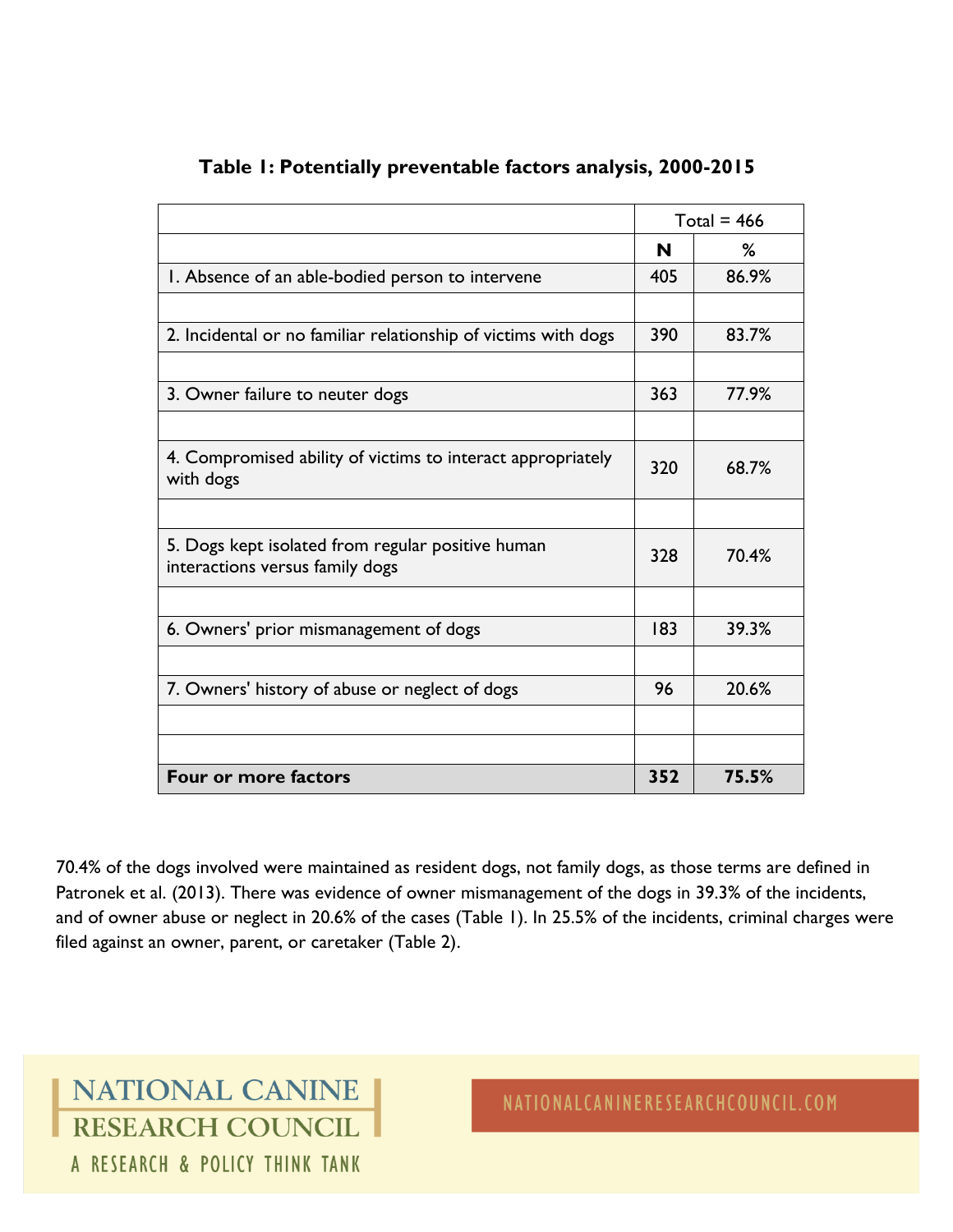### **Table 2: Coding Results**

| <b>Years / Factors</b>                      | 2000-2015 | 2000-2015 |
|---------------------------------------------|-----------|-----------|
|                                             |           |           |
| <b>DBRFs</b>                                | 29.1/year | $(n=466)$ |
|                                             |           |           |
|                                             | %         | N         |
| <b>CO-OCCURRENCE OF PREVENTABLE FACTORS</b> |           |           |
| 4 or more factors (See Table 1)             | 75.5%     | $(n=352)$ |
|                                             |           |           |
| <b>I. AGE OF VICTIM</b>                     |           |           |
| Under 90 days                               | 8.4%      | $(n=39)$  |
| 90 days-12 months                           | 3.6%      | $(n=17)$  |
| 1-4 years                                   | 29.4%     | $(n=137)$ |
| 5-9 years                                   | 13.1%     | $(n=61)$  |
| 10-15 years                                 | 2.1%      | $(n=10)$  |
| 16-69 years                                 | 28.1%     | $(n=131)$ |
| 70+ years                                   | 15.2%     | $(n=71)$  |
|                                             |           |           |
| Children < 16                               | 56.7%     | $(n=264)$ |
| <b>Adults</b>                               | 43.3%     | $(n=202)$ |
|                                             |           |           |
| 2. SEX OF VICTIM                            |           |           |
| Male                                        | 54.3%     | $(n=253)$ |
| Female                                      | 45.7%     | $(n=213)$ |
|                                             |           |           |
| 3. RELATIONSHIP OF VICTIM TO DOG (Factor 2) |           |           |
| Owner                                       | 7.7%      | $(n=36)$  |
| Familiar                                    | 6.9%      | $(n=32)$  |
| Incidental                                  | 10.3%     | $(n=48)$  |
| <b>None</b>                                 | 73.4%     | $(n=342)$ |
| Unknown                                     | 1.7%      | $(n=8)$   |
| 4. LENGTH OF TIME DOG OWNED BY PERSON ON    |           |           |
| <b>DATE OF INCIDENT</b>                     |           |           |
| $<$ 90 days                                 | 9.7%      | $(n=45)$  |
| $\overline{>}90$ days                       | 79.6%     | $(n=371)$ |
|                                             |           |           |

# NATIONAL CANINE RESEARCH COUNCIL

## NATIONALCANINERESEARCHCOUNCIL.COM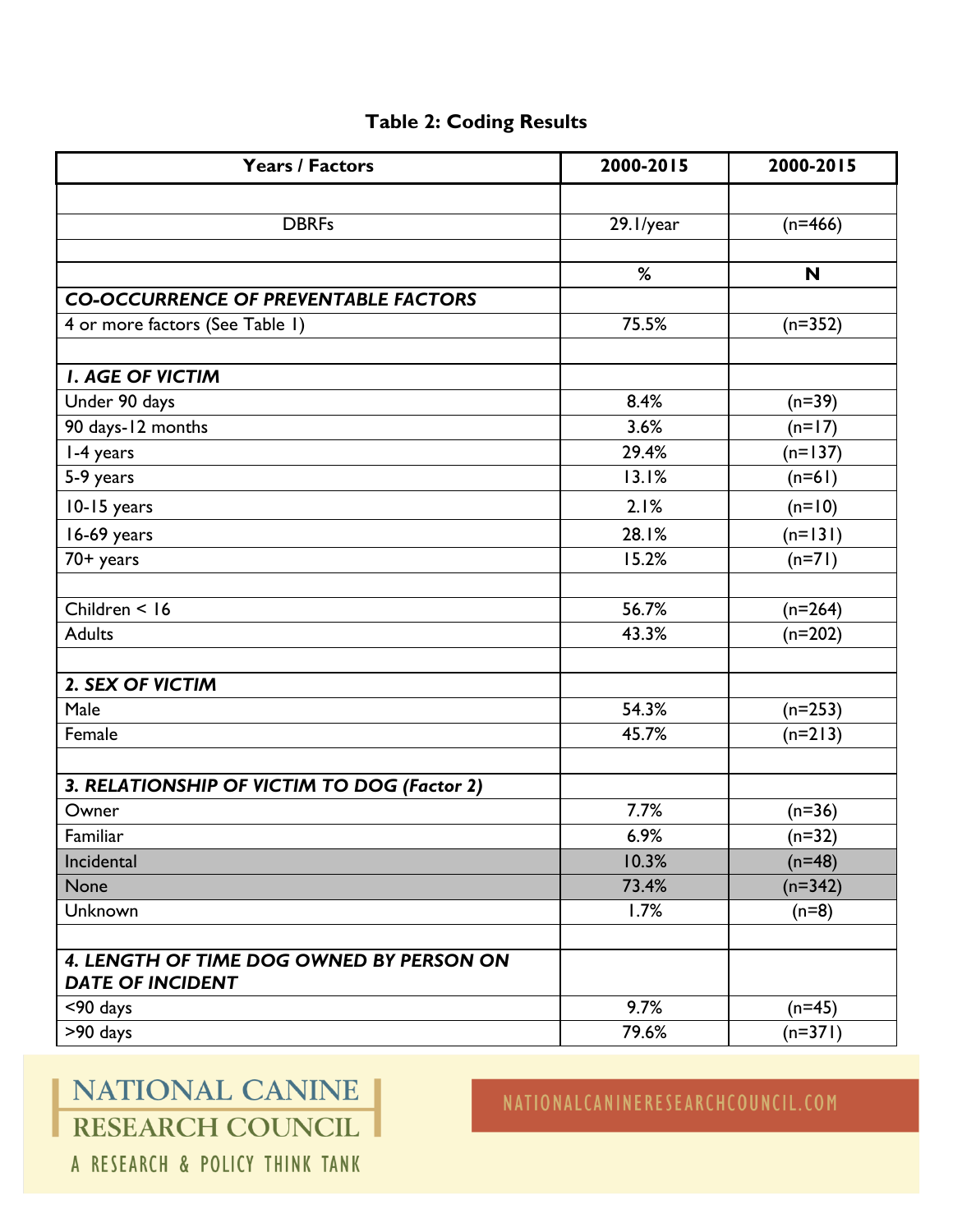| Unknown                                                                      | 10.7% | $(n=50)$  |
|------------------------------------------------------------------------------|-------|-----------|
|                                                                              |       |           |
| <b>5. BITE OCCURRED IN PRESENCE OF OWNER OR</b>                              |       |           |
| <b>PRIMARY CARETAKER</b>                                                     |       |           |
| Data included in 6. Able-bodied person near enough and able to<br>intervene. |       |           |
|                                                                              |       |           |
| <b>6. ABLE-BODIED PERSON NEAR ENOUGH AND ABLE</b>                            |       |           |
| TO INTERVENE (Factor I)                                                      |       |           |
| Yes                                                                          | 10.9% | $(n=51)$  |
| <b>No</b>                                                                    | 86.9% | $(n=405)$ |
| Unknown                                                                      | 2.2%  | $(n=10)$  |
|                                                                              |       |           |
| 7. DID VICTIM'S AGE, OR LIMITED MENTAL OR                                    |       |           |
| PHYSICAL CAPACITY CREATE INCREASED                                           |       |           |
| <b>VULNERABILITY (Factor 4)</b>                                              |       |           |
| Yes, compromised                                                             | 50.2% | $(n=234)$ |
| <b>No</b>                                                                    | 30.5% | $(n=142)$ |
| Possibly                                                                     | 18.4% | $(n=86)$  |
| Unknown                                                                      | 0.9%  | $(n=4)$   |
|                                                                              |       |           |
| 8. EVIDENCE OF OWNER ABUSE/NEGLECT OF DOG<br>(Factor 7)                      |       |           |
| Yes                                                                          | 20.6% | $(n=96)$  |
| <b>No</b>                                                                    | 66.7% | $(n=3 1)$ |
| Unknown                                                                      | 12.7% | $(n=59)$  |
|                                                                              |       |           |
| 9. DID OWNER PREVIOUSLY MISMANAGE THE DOG<br>(Factor 6)                      |       |           |
| Yes                                                                          | 39.3% | $(n=183)$ |
| No                                                                           | 45.3% | $(n=211)$ |
| Unknown                                                                      | 15.4% | $(n=72)$  |
|                                                                              |       |           |
| <b>10. CRIMINAL CHARGES FILED AGAINST OWNER/</b>                             |       |           |
| <b>PARENTI CARETAKER</b>                                                     |       |           |
| Yes                                                                          | 25.5% | $(n=119)$ |
| No                                                                           | 73.4% | $(n=342)$ |
| Unknown                                                                      | 1.1%  | $(n=5)$   |

# NATIONAL CANINE RESEARCH COUNCIL

## NATIONALCANINERESEARCHCOUNCIL.COM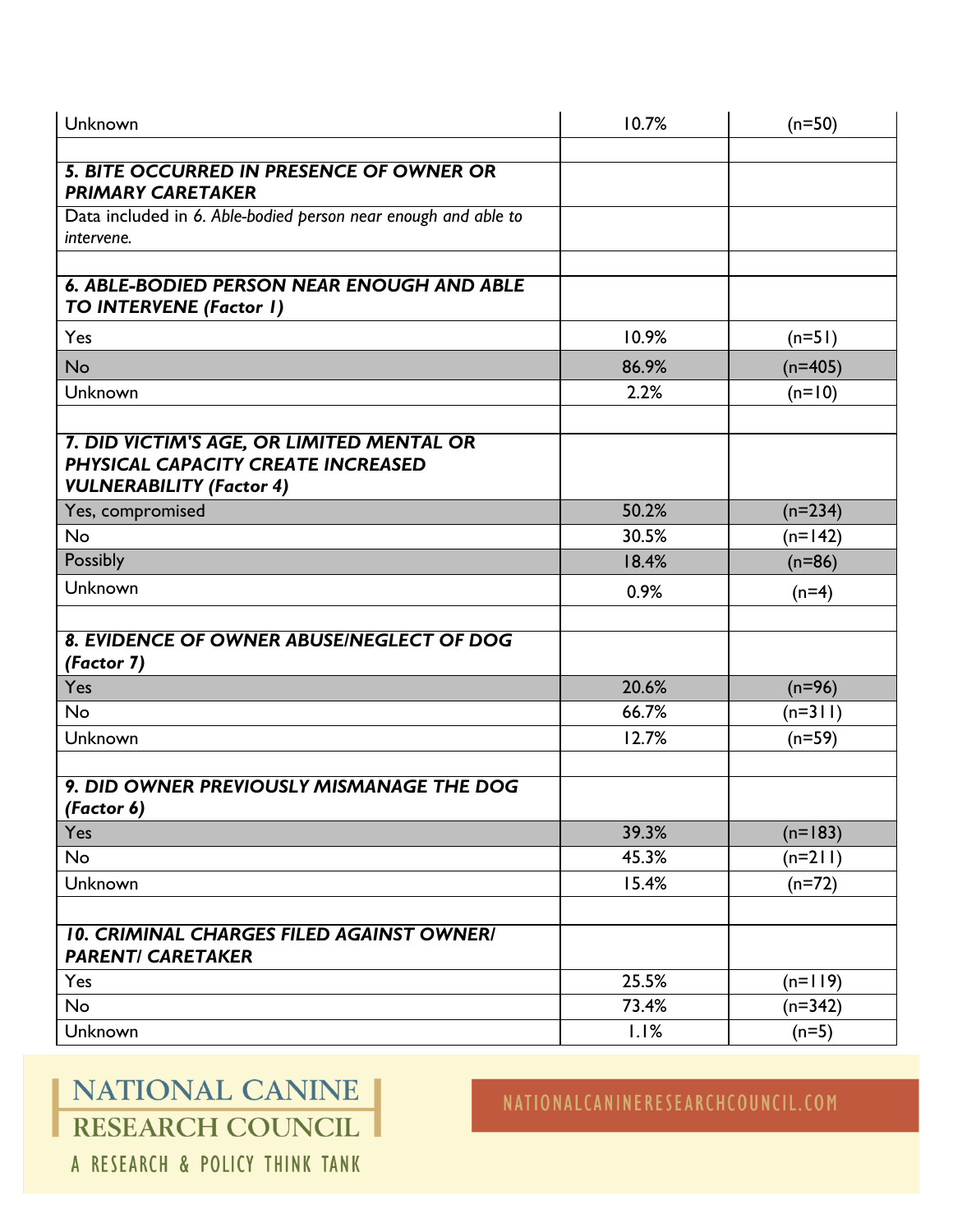| <b>II. DID OWNER MAINTAIN DOG AS RESIDENT DOG</b>                                    |       |           |
|--------------------------------------------------------------------------------------|-------|-----------|
| <b>OR FAMILY DOG (Factor 5)</b>                                                      |       |           |
| Resident dog                                                                         | 70.4% | $(n=328)$ |
| Family dog                                                                           | 19.7% | $(n=92)$  |
| Unknown                                                                              | 9.9%  | $(n=46)$  |
|                                                                                      |       |           |
| 12. HOW DID OWNER HOUSE DOG                                                          |       |           |
| Home                                                                                 | 10.9% | $(n=51)$  |
| Indoors / outdoors                                                                   | 16.7% | $(n=78)$  |
| Loose in fenced yard                                                                 | 14.6% | $(n=68)$  |
| Loose unfenced yard                                                                  | 3.2%  | $(n=15)$  |
| Roaming                                                                              | 11.4% | $(n=53)$  |
| Pen                                                                                  | 8.6%  | $(n=40)$  |
| On chain                                                                             | 21.2% | $(n=99)$  |
| Indoor isolation                                                                     | 6.0%  | $(n=28)$  |
| Unknown                                                                              | 7.3%  | $(n=34)$  |
|                                                                                      |       |           |
| <b>13. LOCATION OF INCIDENT WITH RESPECT TO</b><br><b>PROPERTY WHERE DOG RESIDED</b> |       |           |
| Off                                                                                  | 23.4% | $(n=109)$ |
| On                                                                                   | 72.7% | $(n=339)$ |
| <b>Both</b>                                                                          | 3.0%  | $(n=14)$  |
| Unknown                                                                              | 0.9%  | $(n=4)$   |
|                                                                                      |       |           |
| <b>13. IF INCIDENT OCCURRED ON PROPERTY WHERE</b>                                    |       |           |
| DOG RESIDED, LENGTH OF TIME DOG ON PROPERTY<br>$(n = 339)$                           |       |           |
| <90 days                                                                             | 10.3% | $(n=48)$  |
| $\overline{>}90$ days                                                                | 62.4% | $(n=291)$ |
| Unknown                                                                              | 4.3%  | $(n=20)$  |
|                                                                                      |       |           |
| N/A                                                                                  | 23%   | $(n=107)$ |
| <b>14. NUMBER OF DOGS KNOWN TO HAVE BEEN</b><br><b>INVOLVED</b>                      |       |           |
| One                                                                                  | 56.7% | $(n=264)$ |
| Two                                                                                  | 21.2% | $(n=99)$  |
| <b>Three</b>                                                                         | 5.8%  | $(n=27)$  |
|                                                                                      |       |           |

# NATIONAL CANINE RESEARCH COUNCIL

## NATIONALCANINERESEARCHCOUNCIL.COM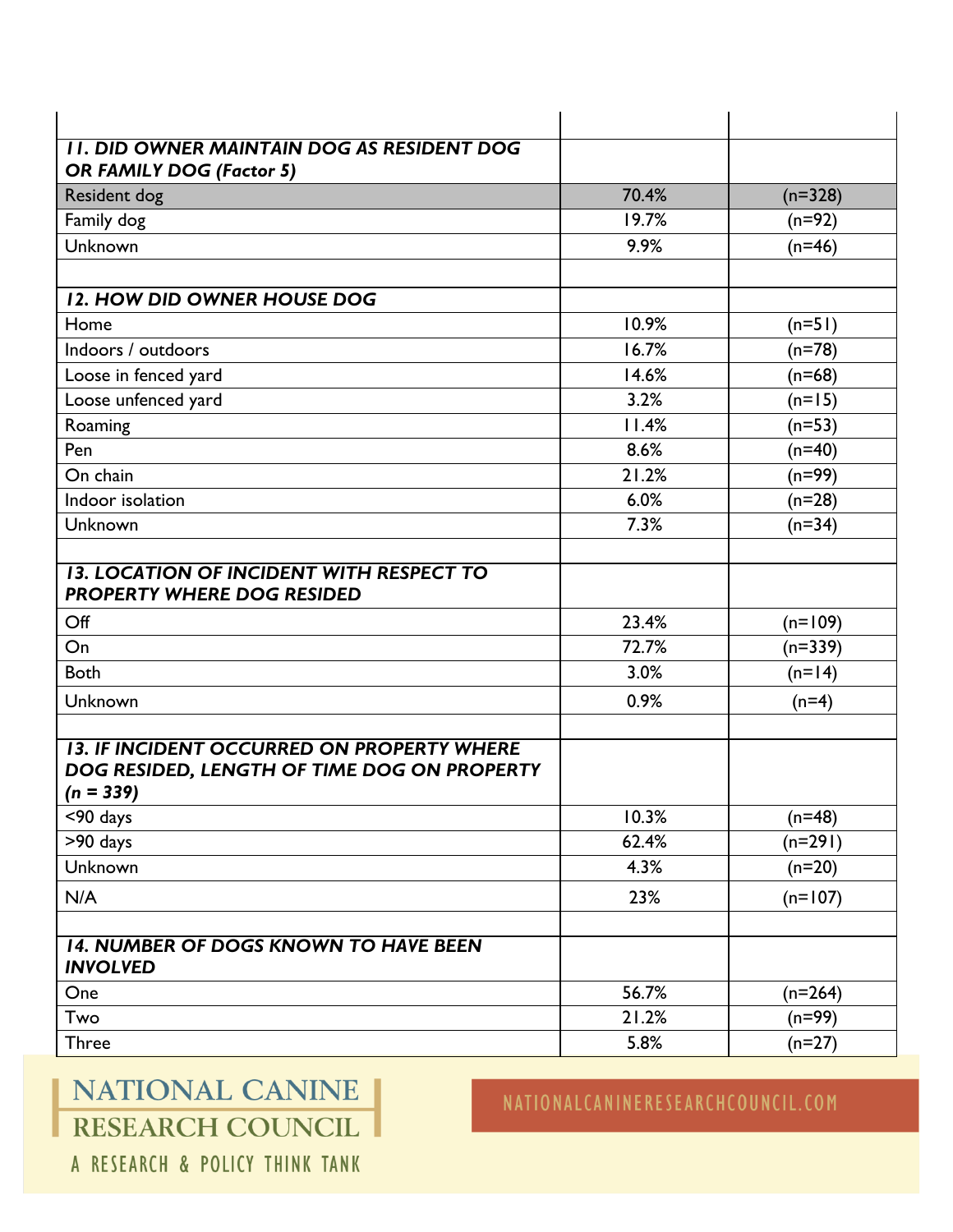| Four or more                                                  | 10.9% | $(n=51)$  |
|---------------------------------------------------------------|-------|-----------|
| Unknown                                                       | 5.4%  | $(n=25)$  |
|                                                               |       |           |
| <b>15. GENDER OF DOG(S) INVOLVED</b>                          |       |           |
| Male(s)                                                       | 55.2% | $(n=257)$ |
| Female(s)                                                     | 9.4%  | $(n=44)$  |
| <b>Both</b>                                                   | 29%   | $(n=135)$ |
| Unknown                                                       | 6.4%  | $(n=30)$  |
|                                                               |       |           |
| 16. REPRODUCTIVE STATUS OF DOG(S) (Factor 3)                  |       |           |
| Intact                                                        | 76.6% | $(n=357)$ |
| Altered                                                       | 8.2%  | $(n=38)$  |
| <b>Both</b>                                                   | 1.3%  | $(n=6)$   |
| Unknown                                                       | 13.9% | $(n=65)$  |
|                                                               |       |           |
| <b>16. BREEDING STATUS OF ANY INTACT DOGS</b>                 |       |           |
| <b>INVOLVED</b>                                               |       |           |
| Total (Issues 1-6)                                            | 32.4% | $(n=151)$ |
| Unknown (7)                                                   | 31.1% | $(n=145)$ |
| N/A(0)                                                        | 36.5% | $(n=170)$ |
|                                                               |       |           |
| <b>OTHER: BREED IDENTIFICATION</b>                            |       |           |
| Reliable evidence of breed                                    | 18.2% | $(n=85)$  |
| At least one source applied single breed descriptor to dog(s) | 87.1% | $(n=406)$ |
| Dog(s) never located                                          | 2.8%  | $(n=13)$  |
|                                                               |       |           |
|                                                               |       |           |

\*Highlighted factors were used to calculate co-occurrence of potentially preventable factors

\*\*See Appendix 1 for additional explanation of the coding

Breed was not a factor that could be reliably identified for either the ten-year period studied by Patronek et al. (2013), or the six-year period from 2010-2015. For the entire sixteen-year period, reliable genetic evidence or pedigree documentation that a dog was a purebred member of distinct, recognized breed was available in only 18.2% of the incidents (Table 2). Media sources disagreed with each other regarding the presumed breed of the dog in 30.6% of incidents. Media sources disagreed with animal control sources in 31.8% of the cases (Data not shown). In 87.1% of cases, at least one source applied a single breed descriptor to a dog, implying

NATIONAL CANINE **RESEARCH COUNCIL** A RESEARCH & POLICY THINK TANK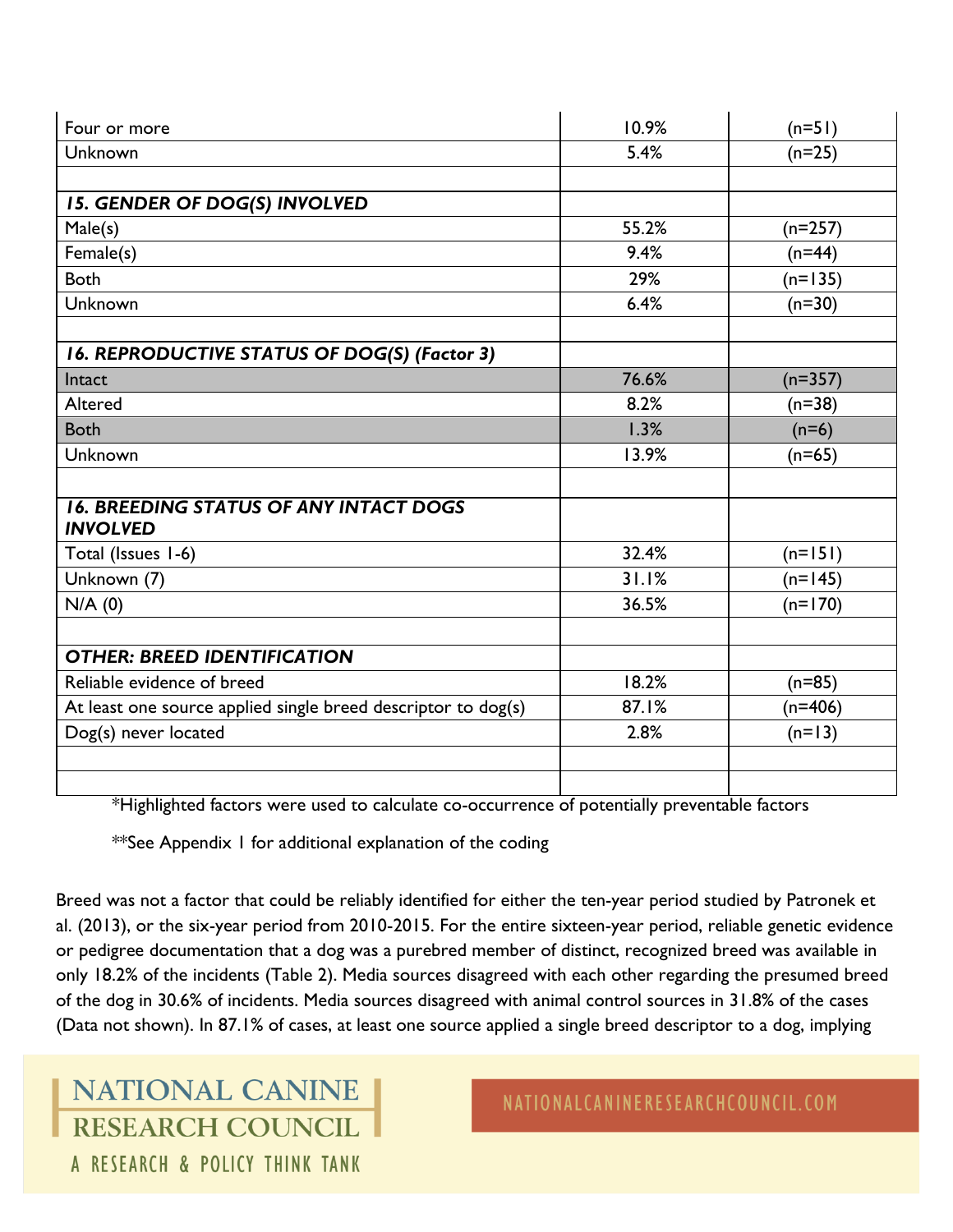that the dog was a purebred member of a recognized breed (Table 2). Given that demographic surveys report that almost half of dogs in the United States are mixed-breed dogs,<sup>13</sup> it is highly unlikely that 87.1% of the dogs were purebred members of recognized breeds.

### **DISCUSSION**

Unlike physics or chemistry, no accumulation of data or comprehensive retrospective analysis of DBRFs will yield simple laws governing the complexities of human-canine interaction that apply to all times and all places. Nevertheless, the extreme rarity of DBRFs is evidence that these incidents are highly unrepresentative of human-canine interactions generally: so rare that even reliably identified factors, whether present singly or in combination, cannot be said to be strong predictors. The United States dog population is currently estimated at 70 million or more.<sup>14,15</sup> For every dog maintained as a resident dog that kills a human being, it is reasonable to suppose that an unknown number of dogs similarly kept do not kill, or even injure. For every dog known to have fatally injured a person unfamiliar to it, tens of millions never have and never will. Even though most of the incidents in the casefile show four or more factors co-occurring, it is probable that an unknown number of human-canine relationships may also show the same or similar co-occurrences, yet no one is injured, fatally or otherwise. And for every dog of a known or presumed breed that is implicated in a human death, millions of others assigned the same breed descriptor, irrespective of conditions of their relationship with human beings, are not.

The infrequency of DBRFs – as well as of serious dog bites $^{16}$  – can be considered within the context of the nature of the domestic dog (*Canis lupus familiaris*). Dogs, though descended from a common ancestor that they share with the modern wolf, evolved around human beings. Dogs, almost without exception, sustain themselves either from resources that humans have discarded, or from those that humans have specifically devoted to them. Dogs cannot be characterized apart from their relationship to the humans around them. Whether they are owned companions, or unowned and living in loose association with people, dogs have learned to depend on humans. Companion dogs, such as comprise virtually the entire United States population of dogs, are completely dependent on humans, who potentially control every aspect of their lives. Topàl, Miklósi, & Csányi (1997) found that in unfamiliar and problem-solving situations, dogs considered as family members, irrespective of breed or presumed breed, tended to behave socially dependent.<sup>17</sup> A recent review of the literature described the dog's social competence as based in the dog's neurobiology.<sup>18</sup> Even unowned dogs have been shown to look back to a human handler when confronted with a difficult, but solvable food-access puzzle.<sup>19</sup>

Given the proximity of dogs and humans, and the control that humans can exercise, it is not surprising that Patronek et al. (2013), this report, and research into non-fatal dog bite injuries have been remarkably consistent in reporting the co-occurrence of multiple factors in DBRFs and non-fatal dog bite-related injuries.

## **NATIONAL CANINE RESEARCH COUNCIL** A RESEARCH & POLICY THINK TANK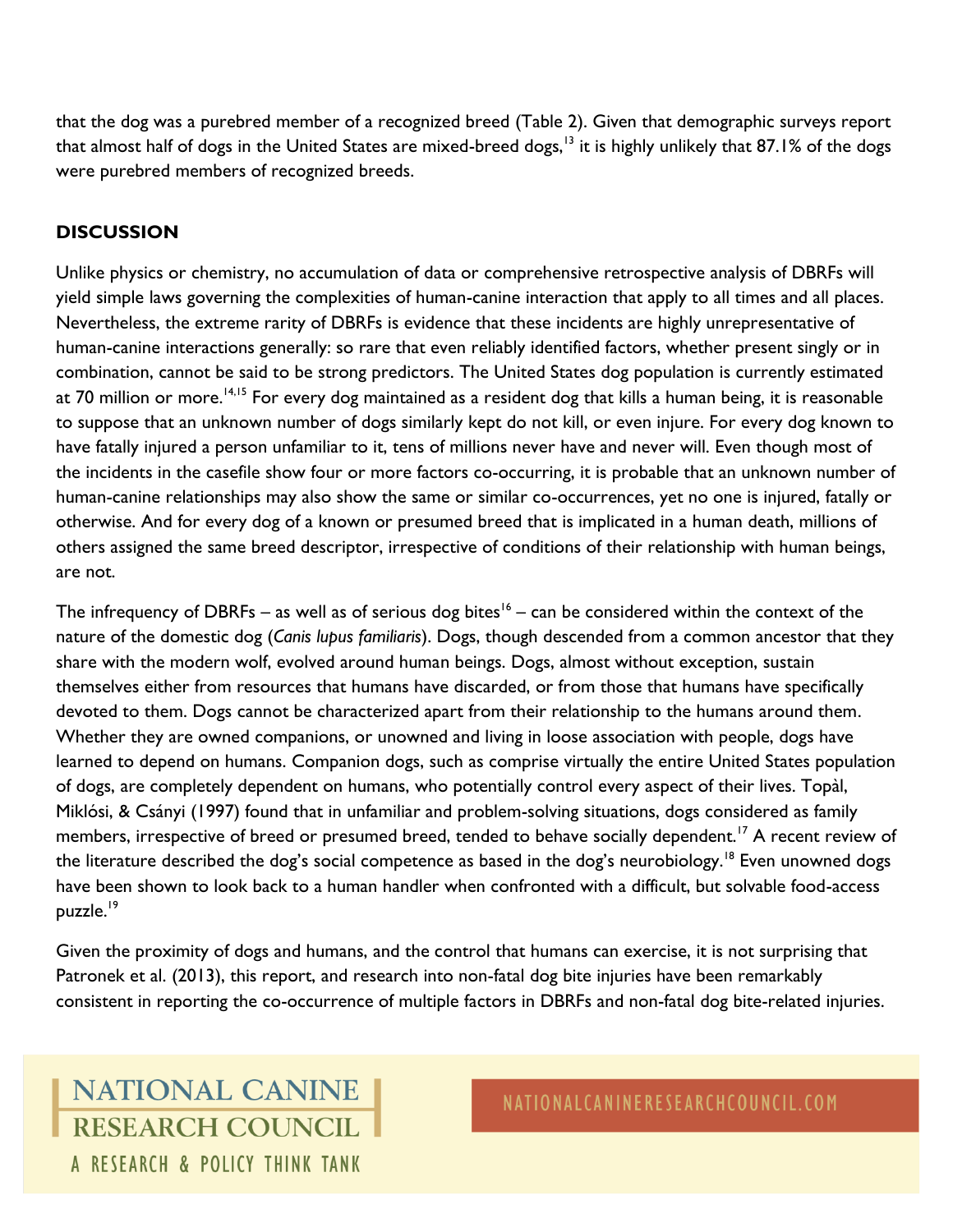Further, such studies have discussed co-occurring, potentially preventable factors.<sup>20,21,22</sup> The preventative steps recommended by both human health care professionals and animal professionals to dog owners and parents share many similarities. $23,24$ 

The seven potentially preventable factors described in Patronek et al. (2013) can be divided into two rough clusters. One such cluster, the four factors numbered above as #3, #5, #6, and #7, describe husbandry issues that can reasonably be expected to have influenced, singly and in combination, the dog's personality over an extended period, and influenced its behavior responses. The cluster of three identified factors numbered #1, #2, and #4, though also potentially preventable and indicative of husbandry practices, describe one or more of the proximate circumstances of the incident. Some ownership practices are subject to governmental regulation in the United States and elsewhere, but comprehensive enforcement may require more resources than the government is able to allocate to animal services. It is particularly difficult to see how most of the factors identified here could be made subject to practically enforceable regulation and thus will ultimately remain dependent upon voluntary compliance of dog owners.<sup>25</sup>

Of the four husbandry factors, owner mismanagement  $(\#6)$ , and owner abuse or neglect  $(\#7)$  are, or may be, unlawful. However, it is not clear the extent to which enforcement is frequent, consistent, or even possible. An owner's allowing a dog to run loose, an example of mismanagement, is often a violation of state and/or local law. But animal service agencies, if they exist, can have limited resources. If an owner neglects or abuses a dog, such usually goes on out of public view. Addressing mismanagement, neglect and abuse, therefore, should be considered not just as problems of enforcement, but, to the extent that they are remediable, as problems of education and facilitation intended to encourage voluntary compliance with standards of responsible and humane husbandry.

Husbandry practices that determine a dog's condition as a family dog or resident dog (#5) may not be subject to public ordinance, and, in any event, are likely to go on out of public view. To the extent that a community values humane dog keeping, it should employ the resources of both public and private agencies, as well as of those engaged in commercial pet-related occupations, to increase owner interaction with the dog,<sup>26</sup> and to educate, encourage, and facilitate humane practices.

Similarly, the cluster of three circumstantial factors (#1, #2, #4) can be considered as depending upon voluntary compliance, rather than enforcement. Any dog's interaction with infants or small children, as well as with persons who might otherwise be impaired (#4), should be mediated by a person able to interact appropriately with the dog (#1). However, these interactions go on out of public view, and are thus not subject to preemptive regulation, but rather problems of education.

Research has shown that dogs behave less confidently in the presence of strangers, or persons with whom the dogs have had only incidental contact  $(\#2)$ , as compared to their behavior with established owners.<sup>27</sup> While

## **NATIONAL CANINE RESEARCH COUNCIL** A RESEARCH & POLICY THINK TANK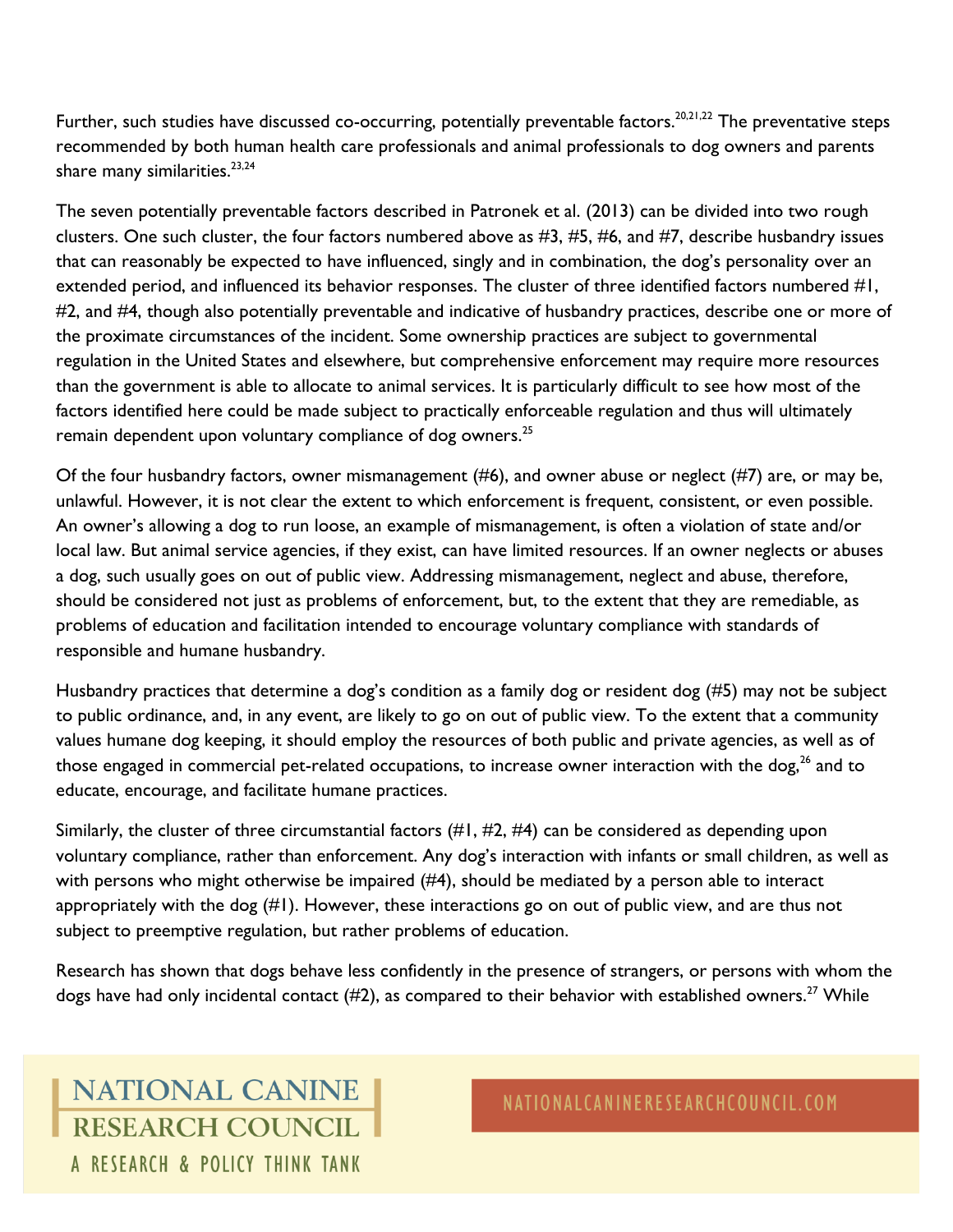this study did not report snarling, snapping, or biting behavior, owners should be encouraged to control their dogs' interactions with such persons with these findings in mind (#1).

Breed was not a factor that was reliably identified in this report, or in Patronek et al. (2013). Sources have publicized dozens of breeds of dogs as responsible for DBRFs. The breeds named most frequently have changed over the decades.<sup>28,29</sup> The failure of breed identification based on visual examination, even when offered by those engaged in animal-related occupations, to correspond with breed identification determined by DNA analysis, calls into question the reliability of any dog-bite data based on visual breed identification, or the justification of breed-specific public or private policy.<sup>30,31</sup> The small percentage of incidents where a reliable breed identification is ever available, leads to the conclusion reported by Patronek et al. (2013), and confirmed in this report, that the more widely identified ownership factors can be considered potentially preventable factors with respect to dog bite-related injuries, whereas actual or presumed breed cannot. Community stakeholders, both public and private are advised to address the potentially preventable owner-related factors, rather than undemonstrated factors such as presumed breed.

Blaming breeds can create a false sense of security, $32$  as well as obscure the potentially preventable ownership factors that influence if, how, and with what degree of intensity, an individual dog responds to a given stimulus.<sup>33</sup> Dogs kept as pets may show only slight differences in personality dimensions between breed groups and breeds.<sup>34</sup> A dog's behavior is influenced by the closeness of the human-canine relationship.<sup>35</sup>

### **CONCLUSION**

The findings of this report are consistent with those of Patronek et al. (2013), and do not imply recommendations regarding the care, custody and control of dogs different from, or in addition to, those outlined by animal professionals based on investigation of less severe dog bite-related injuries. Consistent, proactive, or anticipatory ownership practices that address the potentially preventable factors identified may also enrich the experience of both dog and owner. A collateral benefit of enriched human-canine relationships may be that dogs who spend their lives in companionable relationships with their owners can learn not just that they may safely rely on familiar persons, but since they share many of their owner's social contacts, are also likely to have opportunities to learn that unfamiliar persons are often benign as well.

Implementation of the recommendations of animal experts depends both on legislating and enforcing practicable standards of ownership, and on encouraging and facilitating recommended ownership practices through multiple sources, both public and private.

**Updated March 2018**

## **NATIONAL CANINE RESEARCH COUNCIL** A RESEARCH & POLICY THINK TANK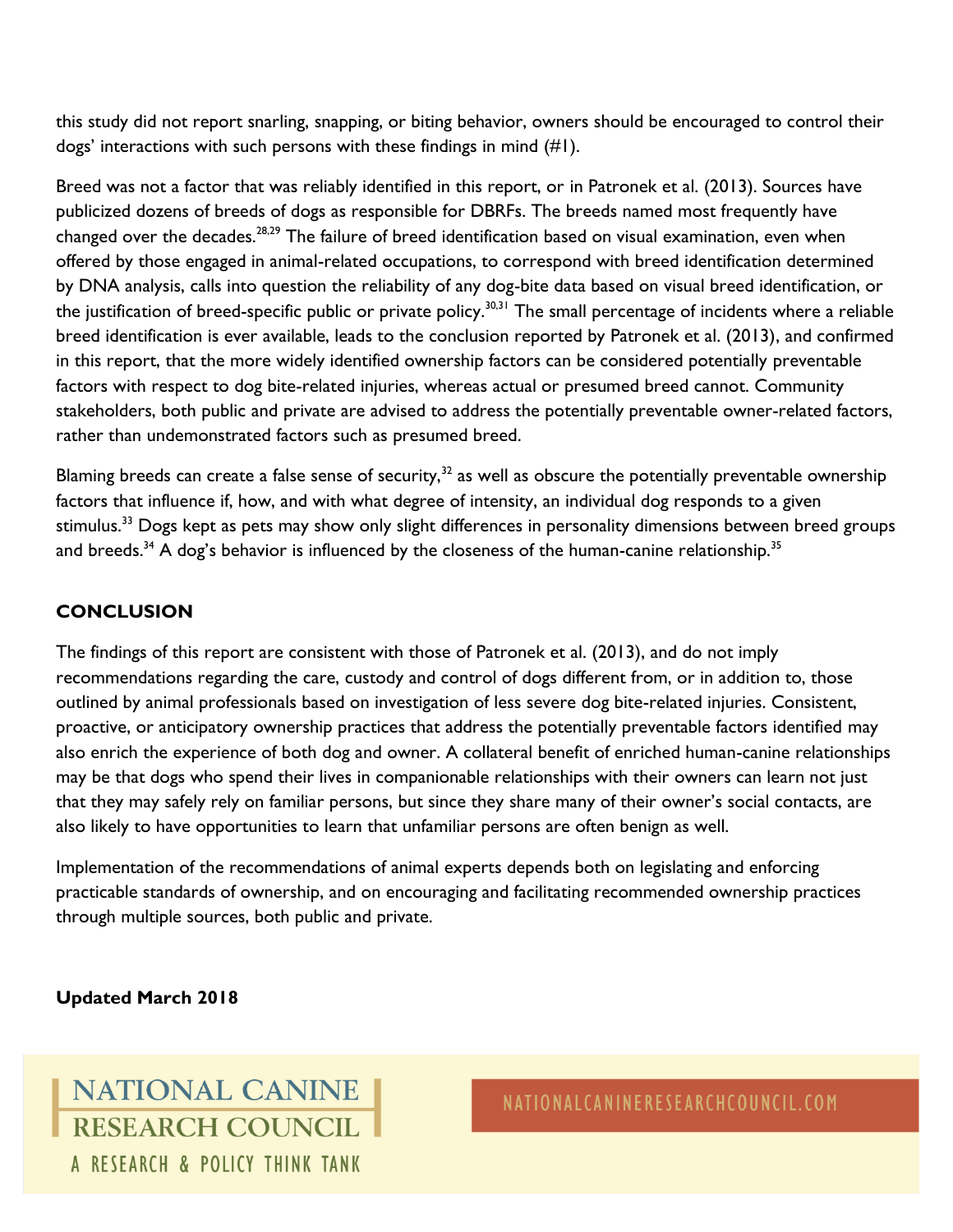#### **SOURCES and NOTES:**

<sup>1</sup> Sacks, J.J., Sinclair, L., Gilchrist, J., Golab, G.C., & Lockwood, R. (2000). Breeds of dogs involved in fatal human attacks in the United States between 1979 and 1998. *Journal of the American Veterinary Medical Association, 217*(6): 836-840. l

<sup>2</sup> Hallsworth, S. (2011). Then they came for the dogs! *Crime, Law and Social Change*, *55*(5): 391-403.

<sup>3</sup> Patronek, G.J., Slater, M., & Marder, A. (2010). Use of a number-needed-to-ban calculation to illustrate limitations of breed-specific legislation in decreasing the risk of dog bite-related injury. *Journal of the American Veterinary Medical Association,* 237(7): 788-792.

<sup>4</sup> Creedon, N. & O'Suilleabhain, P.S. (2017). Dog bite injuries to humans and the use of breed-specific legislation: a comparison of bites from legislated and non-legislated dog breeds. *Irish Veterinary Journal, 70*: 23.

<sup>5</sup> Klaassen. B., Buckley, J.R., & Esmail, A. (1996). Does the dangerous dog act protect against animal attacks: a prospective study of mammalian bites in the accident and emergency department. *Injury, 27*(2): 89-91.

<sup>6</sup> Rosado, B., Garcia-Belenguer, S., Leon, M., & Palacio, J. (2007). Spanish dangerous animals act: Effect on the epidemiology of dog bites. *Journal of Veterinary Behavior*, *2*(5): 166-174.

<sup>7</sup> Clarke, N.M. & Fraser, D. (2013). Animal control measures and their relationship to the reported incidence of dog bites in urban Canadian municipalities. *Canadian Veterinary Journal, 54*(2): 145-149.

<sup>8</sup> Raghavan, M., Martens, P.J., Chateau, D., & Burchill, C. (2013). Effectiveness of breed-specific legislation in decreasing the incidents of dog-bite injury hospitalizations in people in the Canadian province of Manitoba. *Injury Prevention, 19(3)*: 177-183.

<sup>9</sup> Patronek, G.J., Sacks, J.J., Delise, K.M., Cleary, D.V., & Marder, A.M. (2013). Co-occurrence of potentially preventable factors in 256 dog bite-related fatalities in the United States (2000-2009). *Journal of the American Veterinary Medical Association, 243*(12): 1726-1736.

<sup>10</sup> Calculation: Sum of U.S. population from 2000-2015 divided by total DBRF's for the same period. Population: Obtained from Centers for Disease Control and Prevention's WISQARS™ (Web-based Injury Statistics Query and Reporting System). Retrieved from: https://www.cdc.gov/injury/wisqars/fatal.html <sup>11</sup> Calculation: Average estimated dog population divided by the annual DBRF average over the same period.

Population: Annual dog population data is not available for the period in question, so the average was calculated based on estimates from 2001, 2006, 2011.

2001 & 2006 estimates obtained from: American Veterinary Medical Association. (2007). *U.S. Pet Ownership & Demographics Sourcebook.* Schaumberg, IL: American Veterinary Medical Association.

2011 estimate obtained from: American Veterinary Medical Association. (2012). *U.S. Pet Ownership & Demographics Sourcebook.* Schaumberg, IL: American Veterinary Medical Association.

<sup>12</sup> Calculations: Sum of U.S. population from 2000-2015 divided by the number of homicides over the same period; Sum of U.S. population from 2000-2015 divided by the number of total transportation-related fatalities over the same time period.

Homicides, Transportation Related Fatalities, & Population: Obtained from Centers for Disease Control and Prevention's WISQARS™ (Web-based Injury Statistics Query and Reporting System). Retrieved from: <https://www.cdc.gov/injury/wisqars/fatal.html>

<sup>13</sup> American Veterinary Medical Association. (2012). *U.S. Pet Ownership & Demographics Sourcebook.* Schaumberg, IL: American Veterinary Medical Association.

<sup>14</sup> American Veterinary Medical Association. (2012). *U.S. Pet Ownership & Demographics Sourcebook.* Schaumberg, IL: American Veterinary Medical Association.

<sup>15</sup> American Pet Products Association. (2017). *Pet Industry Market Size & Ownership Statistics.* Retrieved from: [www.americanpetproducts.org/press\\_industrytrends.asp](http://www.americanpetproducts.org/press_industrytrends.asp) Accessed 10 August 2017.

# **NATIONAL CANINE RESEARCH COUNCIL**

NATIONALCANINERESEARCHCOUNCIL.COM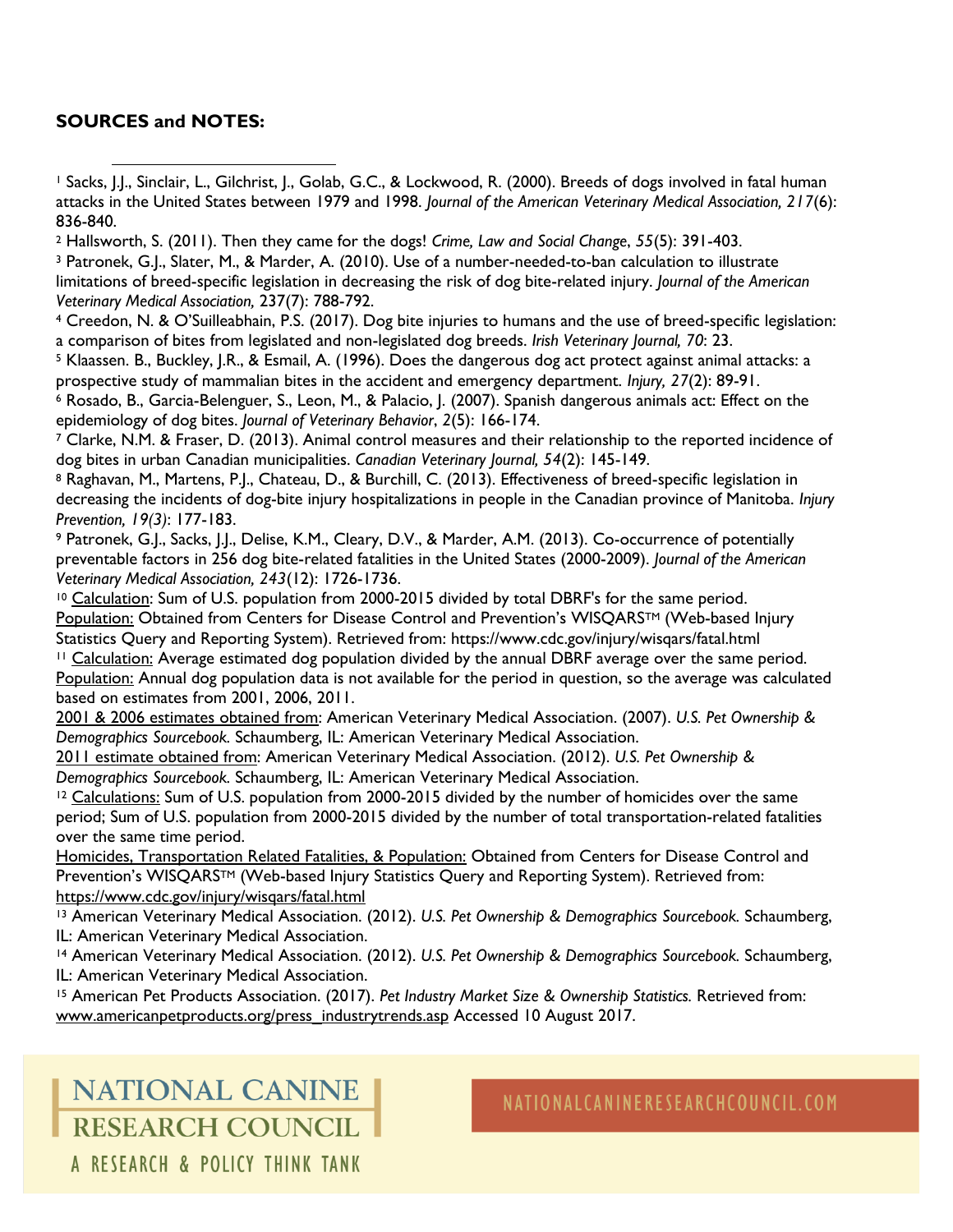$\overline{\phantom{a}}$ <sup>16</sup> Dog bite injury data obtained from Centers for Disease Control and Prevention's WISQARS™ (Web-based Injury Statistics Query and Reporting System). Retrieved from:

```
https://webappa.cdc.gov/sasweb/ncipc/nfirates.html
```
<sup>17</sup> Topál, J., Miklósi, Á., & Csányi, V. (1997). Dog-human relationship affects problem solving behavior in the dog. *Anthrozoos, 10*(4): 214–224.

<sup>18</sup> Buttner, A.P. (2016). Neurobiological underpinnings of dogs' human-like social competence: How interactions between stress response systems and oxytocin mediate dogs' social skills. *Neuroscience and Biobehavioral Reviews,*  71: 198-214.

<sup>19</sup> Brubaker, L., Dasgupta, S., Bhattacharjee, D., Bhadra, A., & Udell, M.A.R. (2017). Differences in problemsolving between canid populations: Do domestication and lifetime experience affect persistence? *Animal Cognition, 20*(4): 717-723.

<sup>20</sup> Cornelissen, J.M.R. & Hopster, H. (2010). Dog bites in The Netherlands: A study of victims, injuries, circumstances and aggressors to support evaluation of breed-specific legislation. *The Veterinary Journal, 186*(3): 292-298.

<sup>21</sup> Horisberger, U., Stark, K.D.C., Rufenacht, J., Pillonel, C., & Steiger, A. (2004). The epidemiology of dog bite injuries in Switzerland – characteristics of victims, biting dogs and circumstances. *Anthrozoos, 17*(4): 320-339. <sup>22</sup> Matthias, J., Templin, M., Jordan, M.M., & Stanek, D. (2014). Cause, setting and ownership analysis of dog bites in Bay County, Florida from 2009 to 2010. *Zoonoses and Public Health, 62*(1): 38-43.

<sup>23</sup> Gilchrist, J., Sacks, J.J., White, D., & Kresnow, M-J. (2008). Dog bites: still a problem? *Injury Prevention, 14*(5): 296-301.

<sup>24</sup> Mills, D.S. & De Keuster, T. (2009). Dogs in society can prevent society from going to the dogs. *The Veterinary Journal, 179*(3): 322-323.

<sup>25</sup> Rohlf, V.I., Bennett, P.C., Toukhsati, S., & Coleman, G. (2010). Why do even committed dog owners fail to comply with some responsible ownership practices? *Anthrozoos*, *23*(2): 143-155.

<sup>26</sup> Bennett, P.C. & Rohlf, V.I. (2007). Owner-companion dog interactions: relationships between demographic variables, potentially problematic behaviours, training engagement and shared activities. *Applied Animal Behaviour Science, 102*(1-2): 65-84*.*

<sup>27</sup> Topál, J., Miklósi, A., Csányi, V., & Dóka, A. (1998). Attachment behavior in dogs (Canis familiaris): a new application of Ainsworth's (1969) Strange Situation Test. *Journal of Comparative Psychology, 112*(3):219-229. 28 Sacks, J.J., Sinclair, L.., Gilchrist, J., Golab, G.C. & Lockwood, R. (2000). Breeds of dogs involved in fatal human attacks in the United States between 1979 and 1998. *Journal of the American Veterinary Medical Association, 217*(6):

836-840.

<sup>29</sup> Delise, K. (2007). *The Pit Bull Placebo: The Media, Myths and Politics of Canine Aggression.* Anubis Publishing. <sup>30</sup> Voith, V.L., Trevejo, R., Dowling-Guyer, S., Chadik, C., Marder, A., Johnson, V. & Irizarry, K. (2013). Comparison of visual and DNA breed identification of dogs and inter-observer reliability. *American Journal of Sociological Research, 3*(2): 17-29.

<sup>31</sup> University of Florida College of Veterinary Medicine. Maddie's Shelter Medicine Program. (2012). *DNA and survey results: what kind of dog is that?* Retrieved from: [sheltermedicine.vetmed.ufl.edu/library/research](http://www.sheltermedicine.vetmed.ufl.edu/library/research-studies/current-studies/dog-breeds/dna-results/)[studies/current-studies/dog-breeds/dna-results/](http://www.sheltermedicine.vetmed.ufl.edu/library/research-studies/current-studies/dog-breeds/dna-results/) Accessed 10 August 2017.

32 American Veterinary Medical Association Task Force on Canine Aggression and Human-Canine Interactions. (2001). A community approach to dog bite prevention. *Journal of the American Veterinary Medical Association, 218(*11): 1732-1749.

<sup>33</sup> Overall, K.L. & Love, M. (2001). Dog bites to humans – demography, epidemiology, injury, and risk. *Journal of the American Veterinary Medical Association, 218*(12): 1923-1934.

**NATIONAL CANINE RESEARCH COUNCIL** A RESEARCH & POLICY THINK TANK